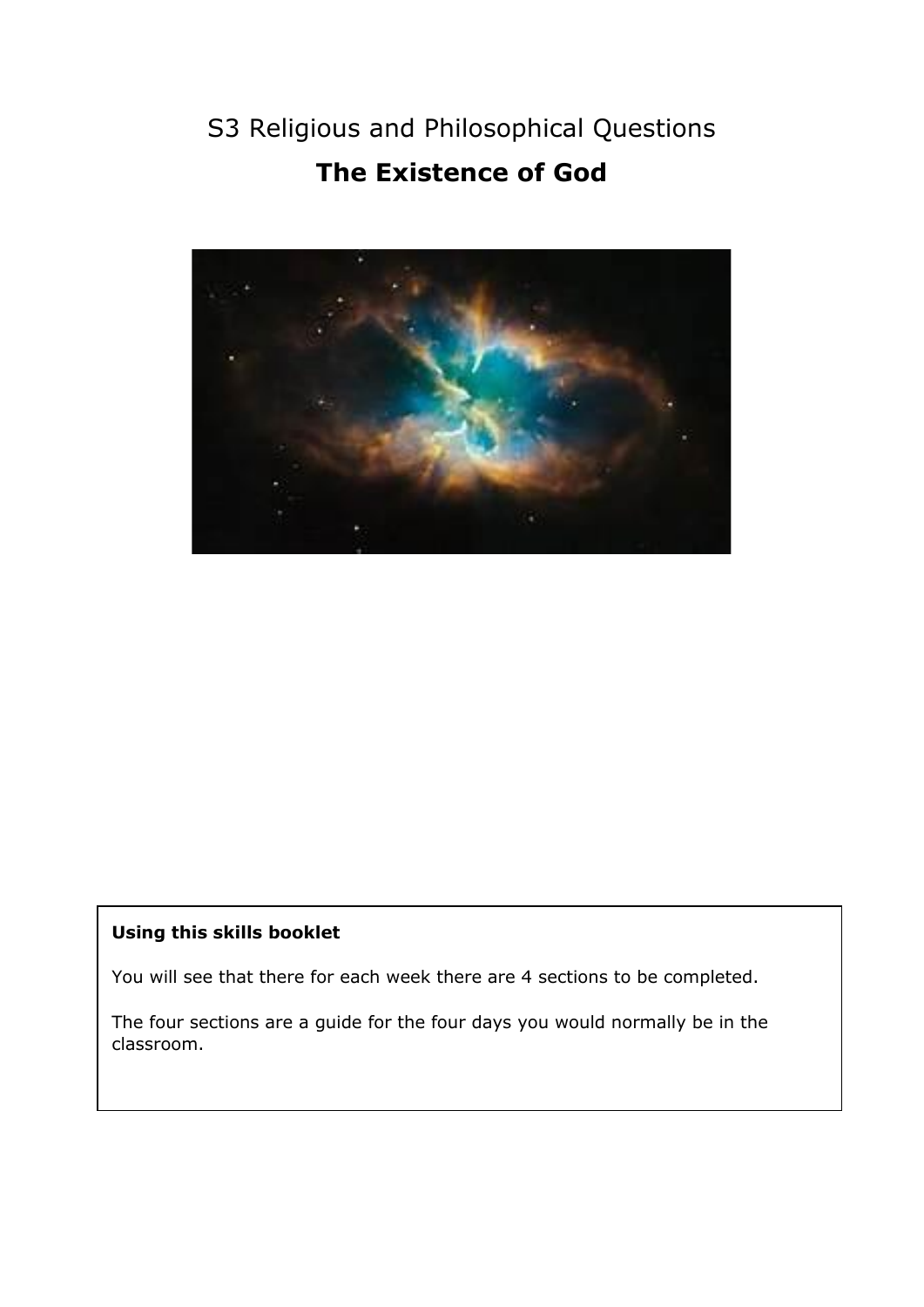# **National 3 Outcomes**

The content and skills you are being assessed on are at national 3 level.

# **Outcome 1**

The learner will:

# **1 Demonstrate an awareness of religious and philosophical issues by:**

- 1.1 Stating an issue raised by a religious and philosophical question
- 1.2 Stating a religious and a non-religious response to a religious and philosophical question in simple terms

### **Outcome 2**

The learner will:

### **2 Evaluate responses to a religious and philosophical question by:**

- 2.1 Presenting a simple personal viewpoint on a religious and philosophical question
- 2.2 Stating a reason in support of a personal viewpoint in simple terms

# **Taking it further**

You will also see for each week there will be a taking it further section. These tasks are based on *National 4 RMPS*.

You are not required to do these tasks, but they are there for those who are ready to challenge themselves further.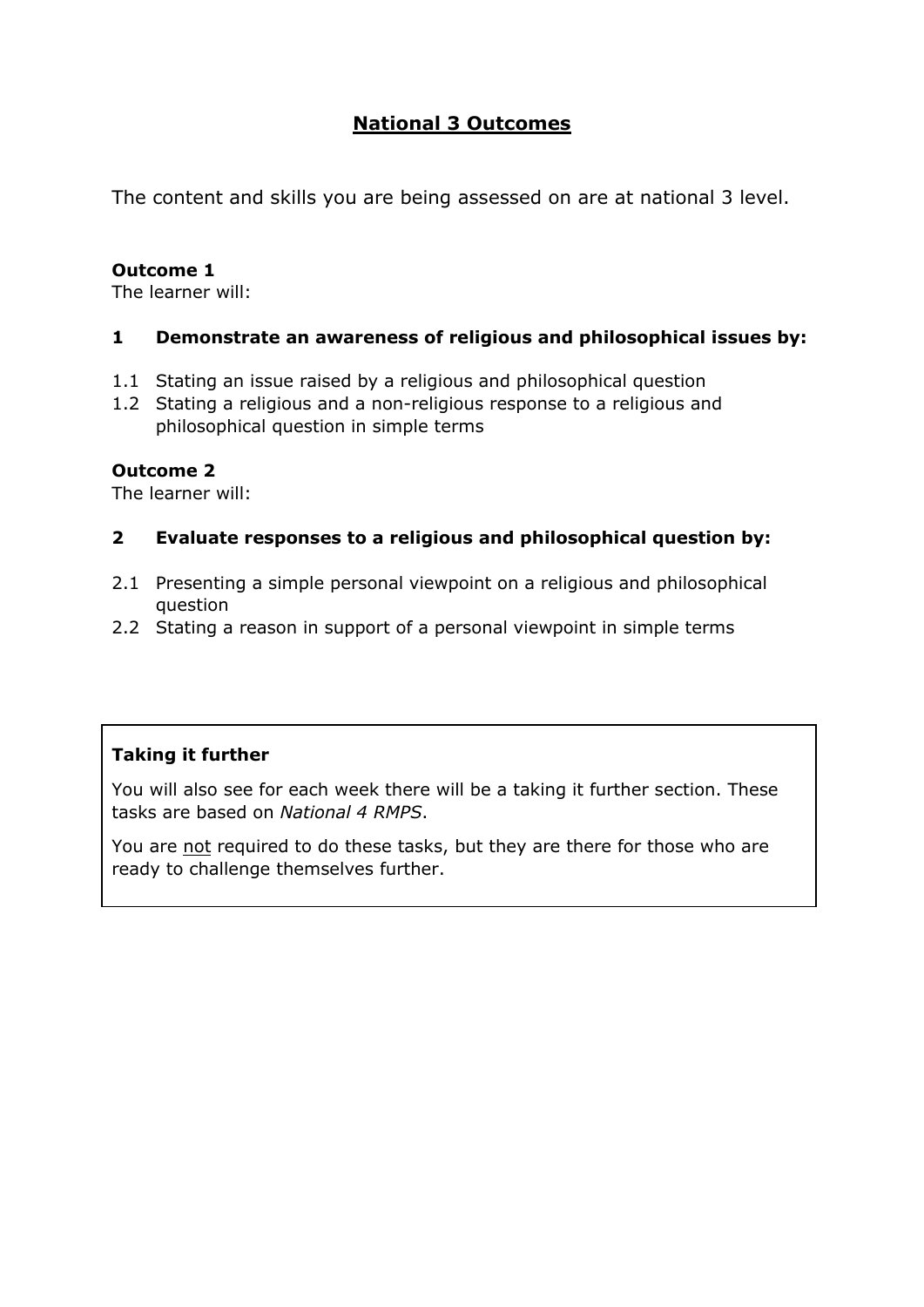# **Week beginning 18/01/2021.**

Welcome to week one of "The Existence of God" unit where you will explore what we mean by God and the qualities given to God.

#### **Section 1**

Below is a table of different religious beliefs. Read them carefully and then complete task 1.

| Theist               | Agnostic                                 | Atheist                  |
|----------------------|------------------------------------------|--------------------------|
| Does believe in God. | Might believe in a God,<br>but not sure. | Do not believe in a God. |

#### Task 1 (understanding)

Read the following statements and decide if the argument is theist, agnostic or atheist.

| because |
|---------|
| because |
|         |
|         |
|         |
| because |
|         |
|         |
|         |
|         |

### **What is God like?**

Task 2

What do you think God would be like? Complete the spider diagram below to share your ideas.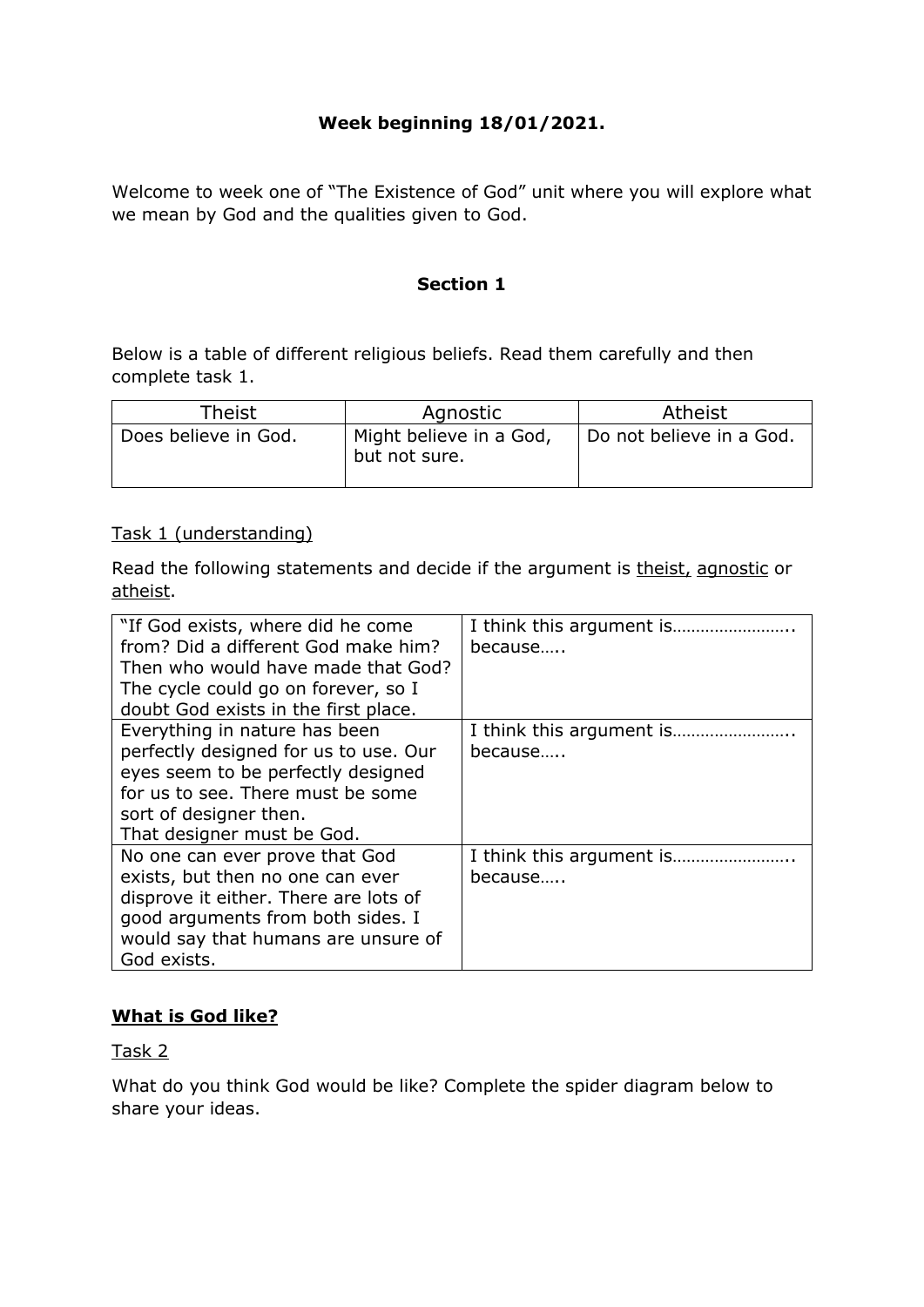

Judaism, Christianity and Islam are often referred to as the 'Abrahamic religions.' This is because they can all be traced back to the prophet Abraham (Ibrahim in Islam).

We will be looking at some of the **key characteristics of God** in the Abrahamic religions.

> Associate means to connect with.

Task 3 (gathering information)

Below the qualities that people often associate with God.

Using your research skills, match up the correct quality with its definition.

| Omnipotent  |
|-------------|
| Omniscient  |
| Omnipresent |
| Benevolent  |
| Eternal     |
| Necessary   |

| Not created                 |
|-----------------------------|
| Loving                      |
| Never ending                |
| All Knowing                 |
| All present (is everywhere) |
| <b>All Powerful</b>         |

# Task 4

For each of the qualities copy out the sentence below.

1.God is described as omnipotent and this means that He is all powerful.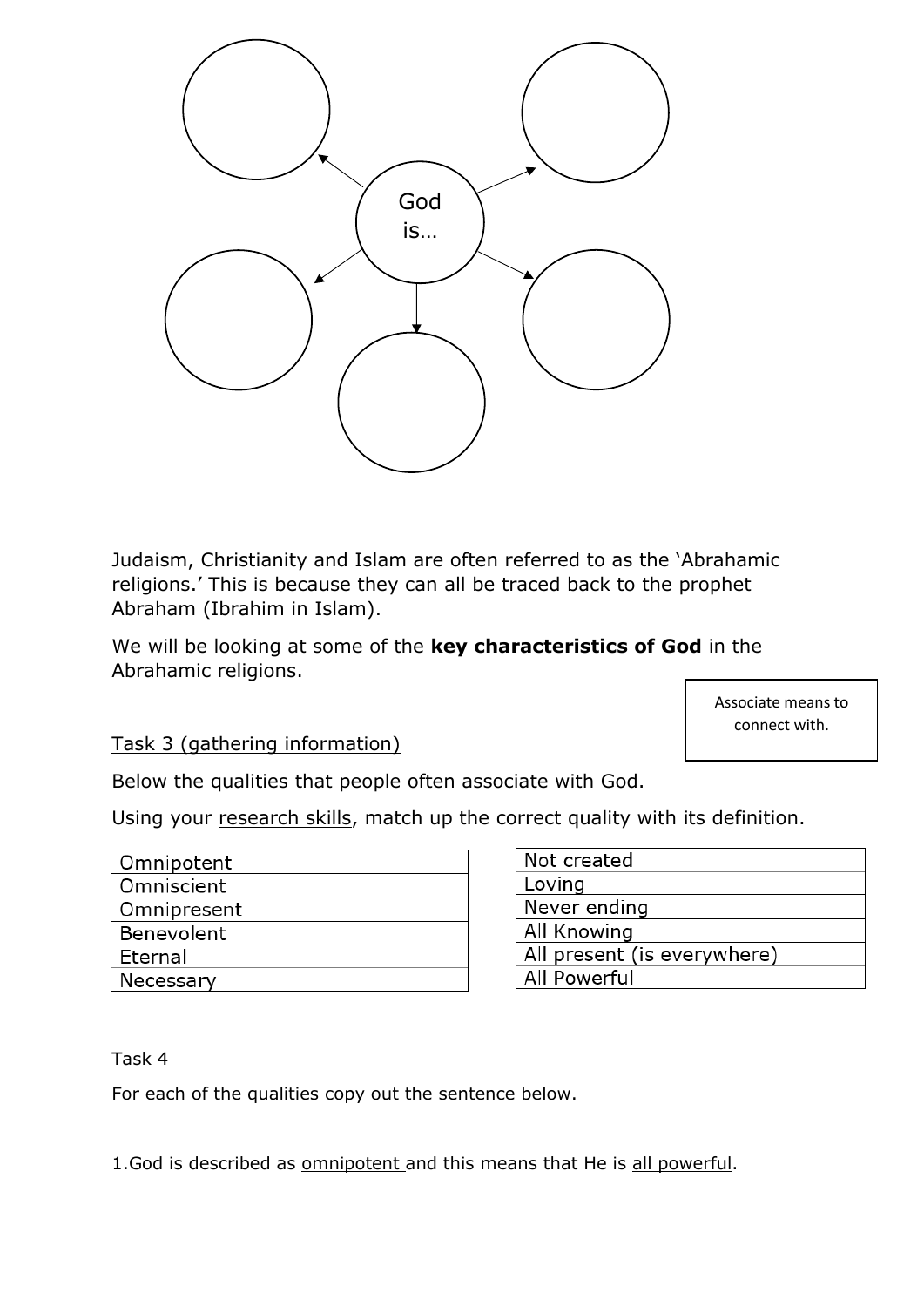| 2. God is described as      | and this means that He is |                                                                            |  |
|-----------------------------|---------------------------|----------------------------------------------------------------------------|--|
| 3.                          |                           |                                                                            |  |
| 4.                          |                           |                                                                            |  |
| 5.                          |                           |                                                                            |  |
| 6.                          |                           |                                                                            |  |
|                             |                           | A describing question is asking you to say the:<br>who? What? When? Where? |  |
|                             | <b>Section 2</b>          | Example:<br>Describe an apple.                                             |  |
| Task 1                      |                           | An apple is a fruit that comes in red and green.                           |  |
| Describe question practice! |                           | Apples are round and have either a sweet or                                |  |

tangy taste.

1. Describe the difference between what Theists and Atheists believe about God.

2. Describe **three** beliefs people have about God.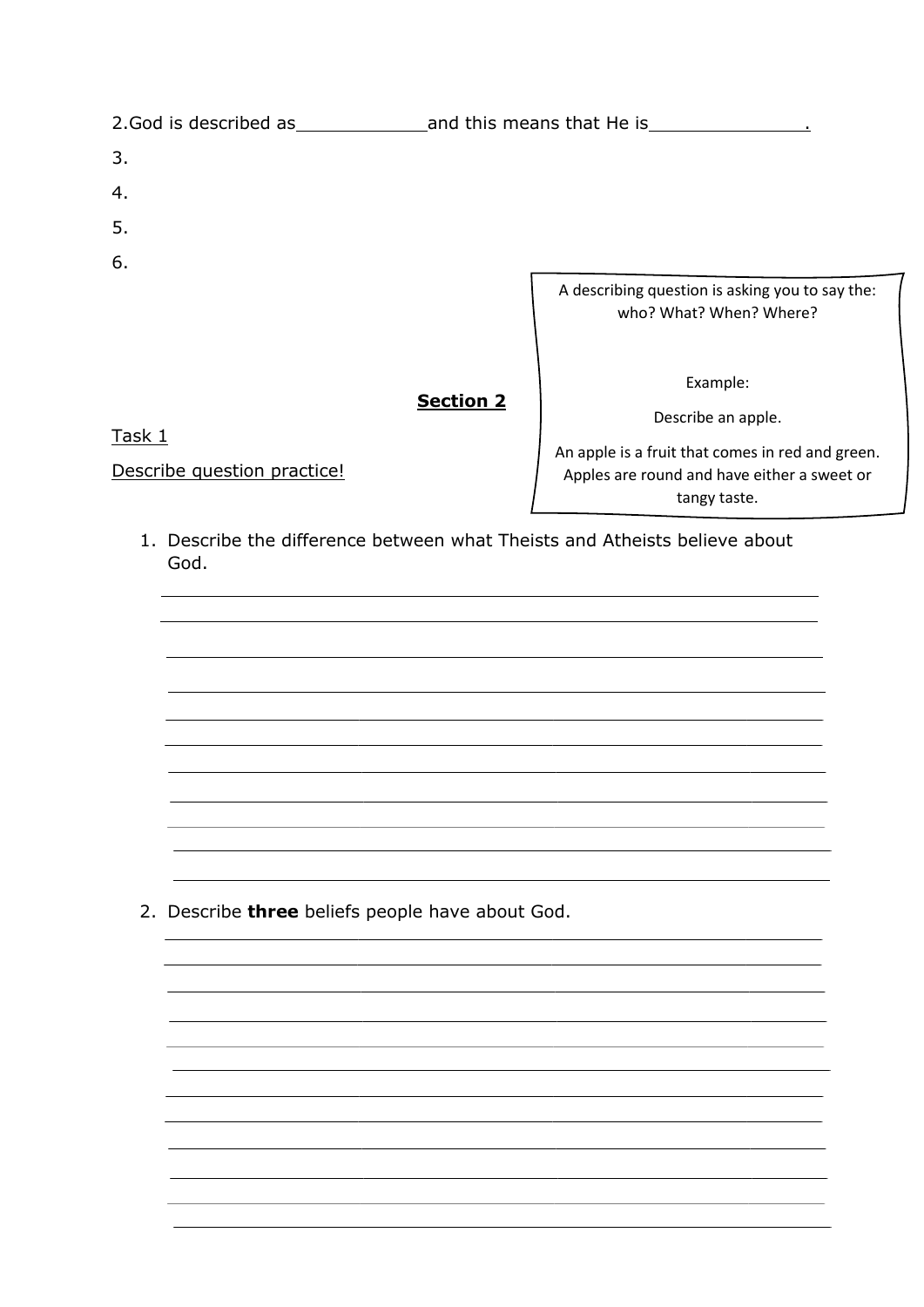Section 1 looked at different beliefs about God, and now you are going to develop your analysis skills by examining three of them:

- 1. Omnipotent (all powerful)
- 2. Omniscient (all knowing)
- 3. Omnibenevolent (all loving)
- 4. Omnipresent (everywhere)

### Task 2

### **What evidence can you find that God is all powerful, all knowing and all loving?**

Below are different statements that relate to the qualities of God and the scripture that Christians will draw on.

Correctly match up statement with the quality of God.

| In the beginning God created the heavens<br>and the Earth.<br><b>Genesis 1:1</b>                                                                                               | Omniscient     |
|--------------------------------------------------------------------------------------------------------------------------------------------------------------------------------|----------------|
| But you, Lord, are a compassionate and<br>gracious God, slow to anger, abounding in<br>love and faithfulness.<br><b>Psalm 86:15</b>                                            | Omnipotent     |
| The Lord looks down from heaven; he sees<br>all the children of man; from where he sits<br>enthroned he looks out on all the<br>inhabitants of earth.<br><b>Psalm 33:13-14</b> | Omnibenevolent |
| God is greater than our heart, and He<br>knowns everything.<br>1 John 3:20                                                                                                     | Omnipresence   |

### **Are there problems with God's qualities?**

Task 3 (analysis)

Below are reasons why some people argue that God cannot exist.

Your task is to match up the quality of God it is arguing **against**.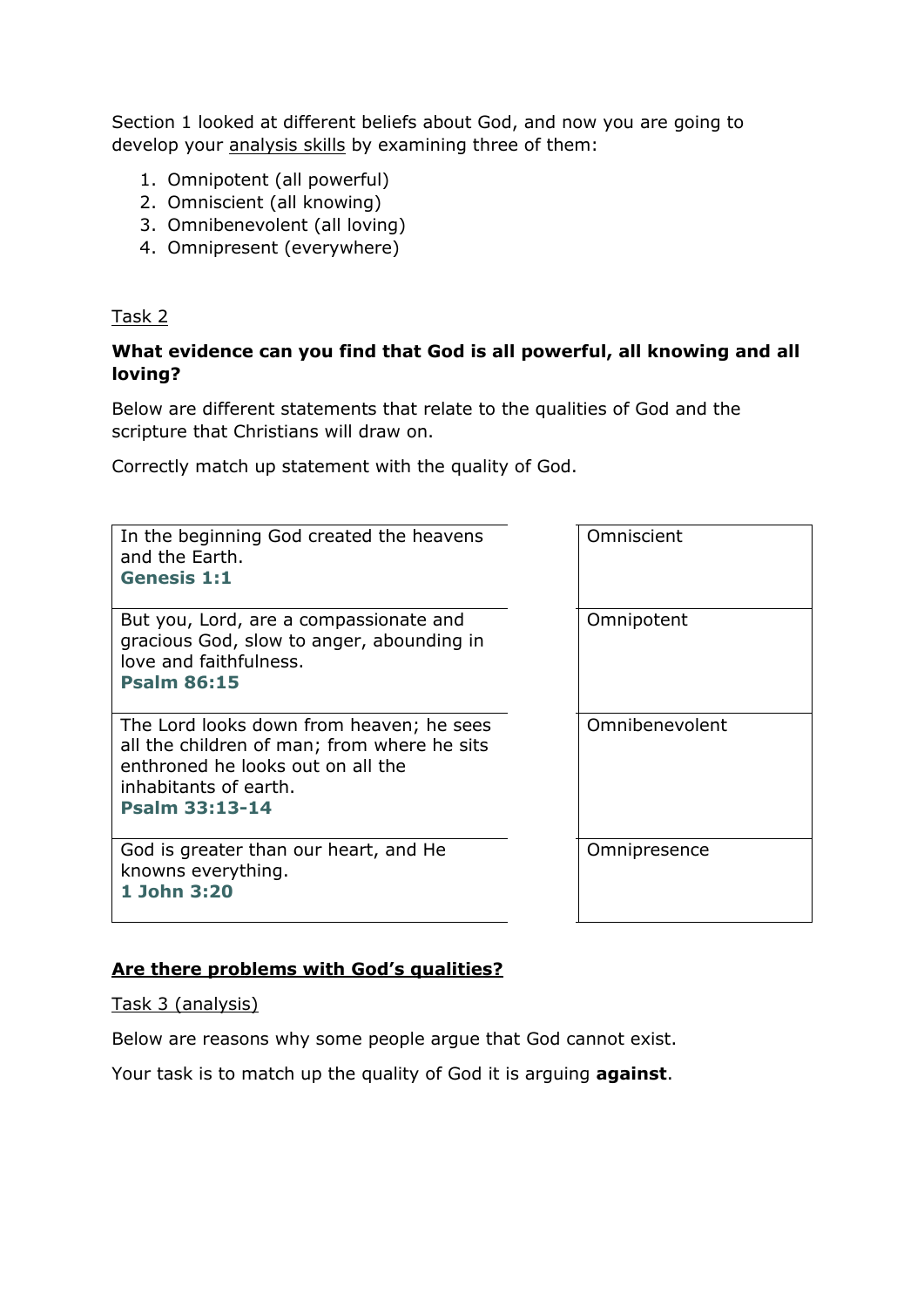| Issue                                                                                                              | Quality                                                                                                                  |
|--------------------------------------------------------------------------------------------------------------------|--------------------------------------------------------------------------------------------------------------------------|
| 1. Poverty and inequality<br>2. Disease<br>3. Cruelty to other life<br>(including animals)<br>4. Natural disasters | • Omnipotent (all powerful)<br>• Omniscient (all knowing)<br>• Omnibenevolent (all loving)<br>• Omnipresent (everywhere) |

### **For example:**

# **Crime shows that God cannot be all powerful because he would be able to stop crime.**

|                  |               | because |
|------------------|---------------|---------|
| $\overline{2}$ . |               | because |
|                  |               | because |
|                  | $\mathbf{4.}$ | because |

# **Section 3**

# **God the creator**

Many people (including Christians, Jews, and Muslims) believe that God **created the universe.** 

### Task 1

You will complete the storyboard on the next page to show the 6 days of creation. On the  $7<sup>th</sup>$  day God rested.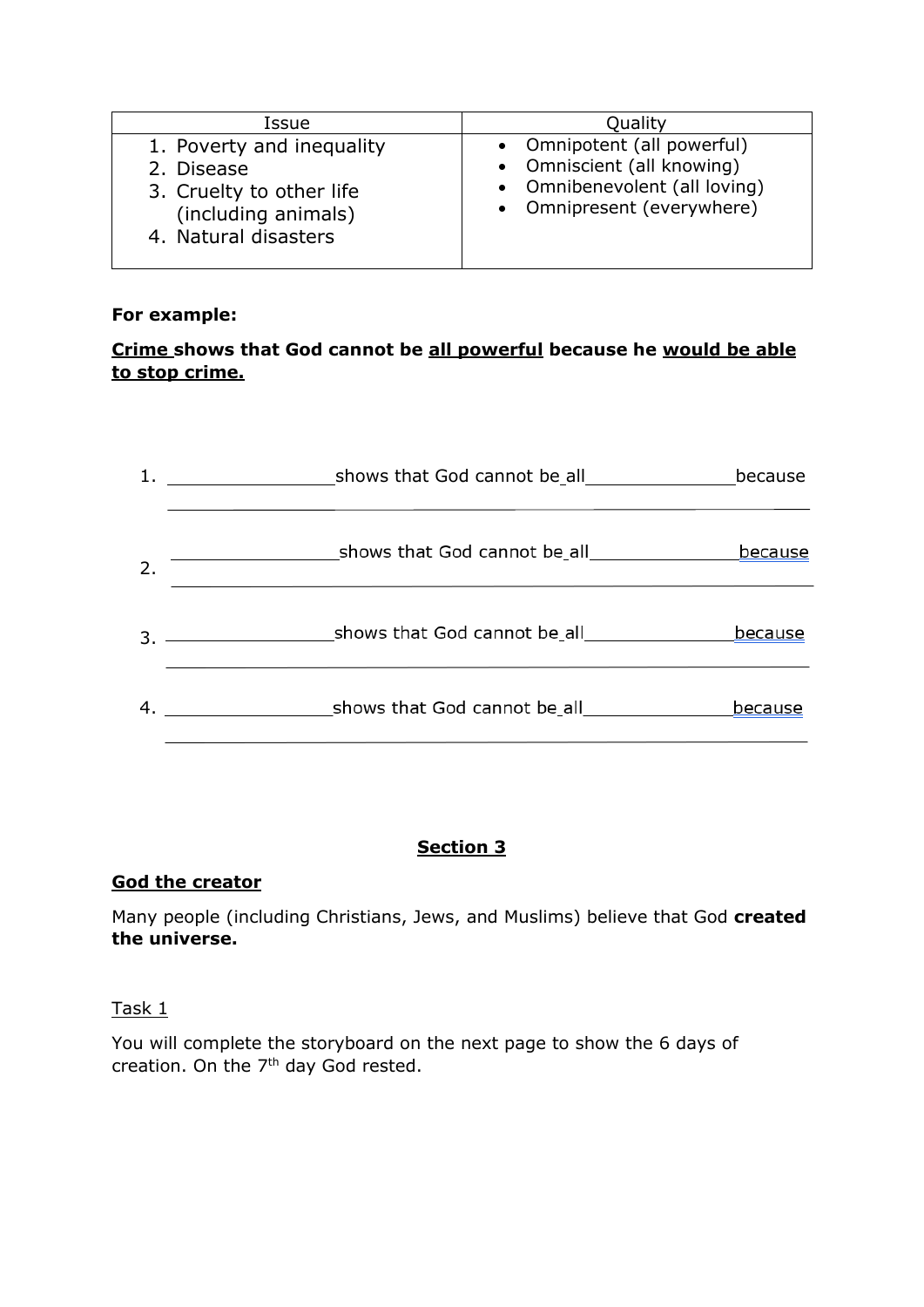| Day $1$ | Day 2 | Day 3 |
|---------|-------|-------|
|         |       |       |
|         |       |       |
|         |       |       |
| Day 4   | Day 5 | Day 6 |
|         |       |       |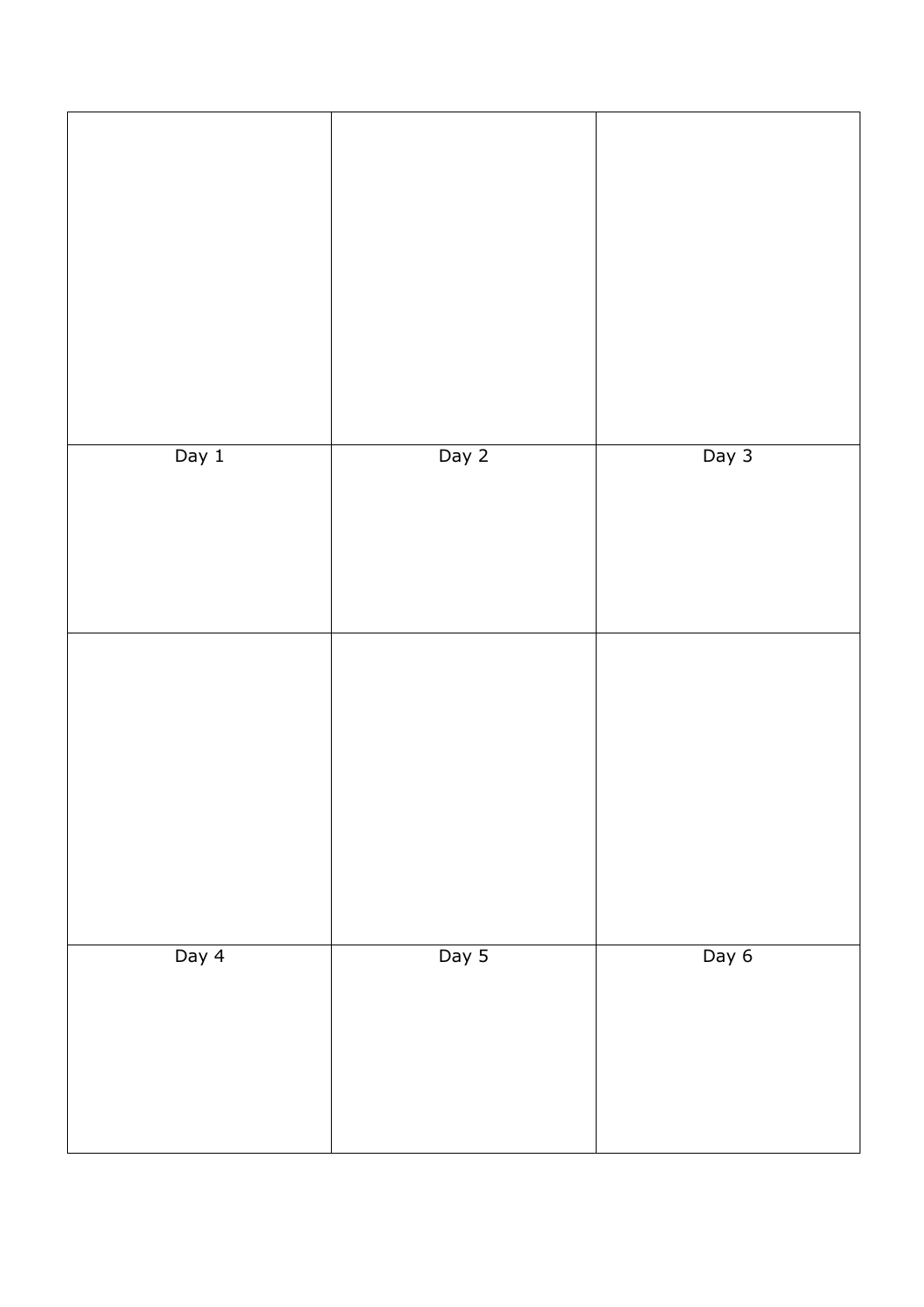Task 2

Describing questions practice!

Describe what Christians believe about the 6 days of creation.



# **Section 4**

You are now going to be introduced to two religious arguments that try to prove the existence of God.

Task 1

Below are four questions that people try to answer about our universe.

Rank these questions in order of most important to least to you.

Why is there something rather than nothing?

Why does the universe look like it does and not something else?

How can the series of events that happen in the universe (like the earth moving round the sun, etc.) be explained?

What kind of event or being is necessary for the universe to exist?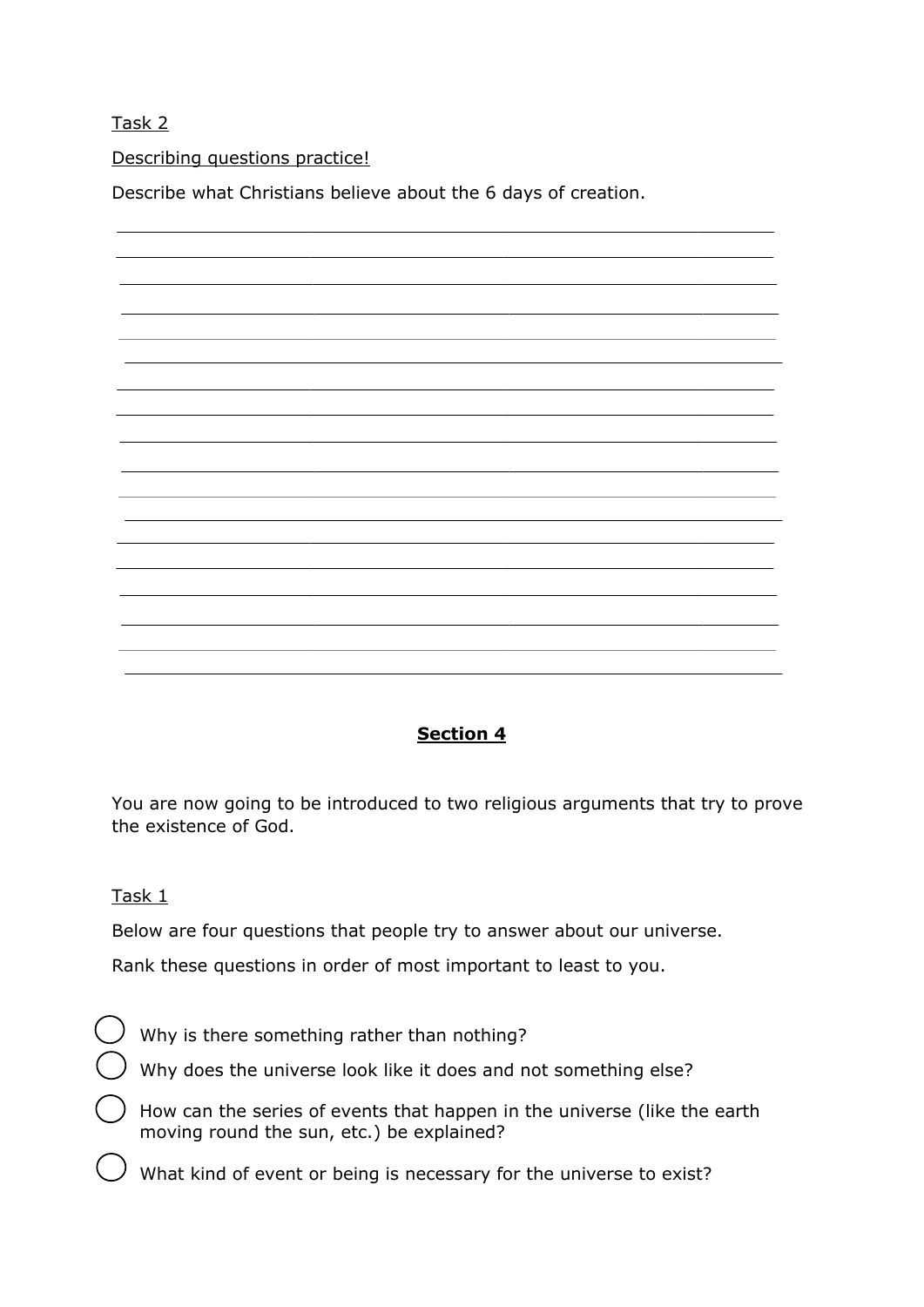Many religious and non-religious people have tried to answer these questions and we are going to start by looking at the cosmological argument.

### **Cosmological argument**

St Thomas Aquinas believed that he could prove the existence of God and that God created the universe.

### Task 2

Have a look at the picture below.



What would happen if you were to knock that first domino down?

This is an example of **cause** and **effect**.

Another example could be:

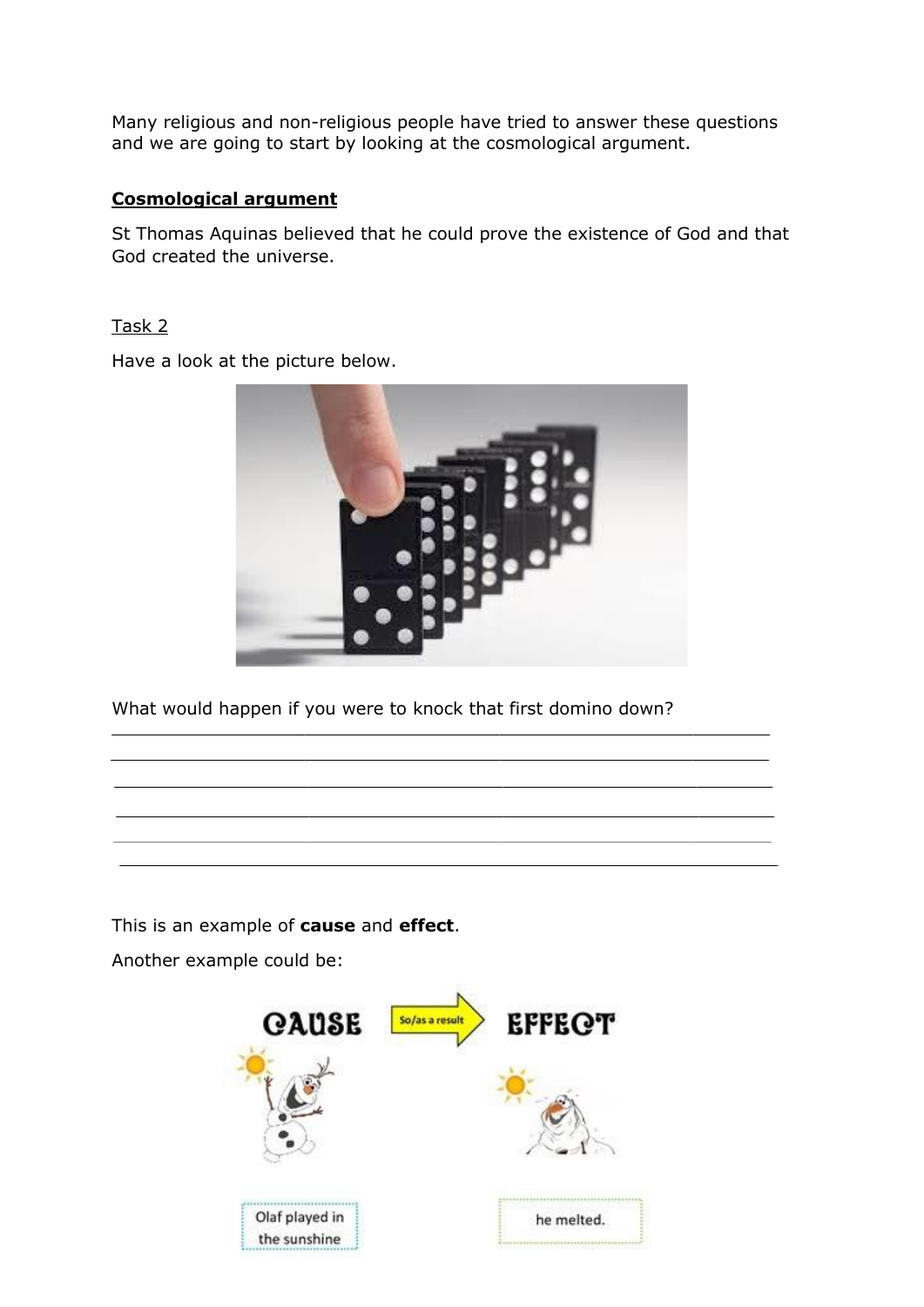Write down your own example of cause and effect.

# **First Cause Argument**

The cosmological argument uses the understanding of cause and effect to prove the existence of God.

You  $\longrightarrow$  Your parents  $\longrightarrow$  Your grandparents  $\longrightarrow$  Your Great Grandparents  $\longrightarrow$ 



Aquinas argued that **everything in the universe has a cause**.

If you track things back through a series of causes, there must have been a 'first cause'.

He said that this **'first cause' is God**.

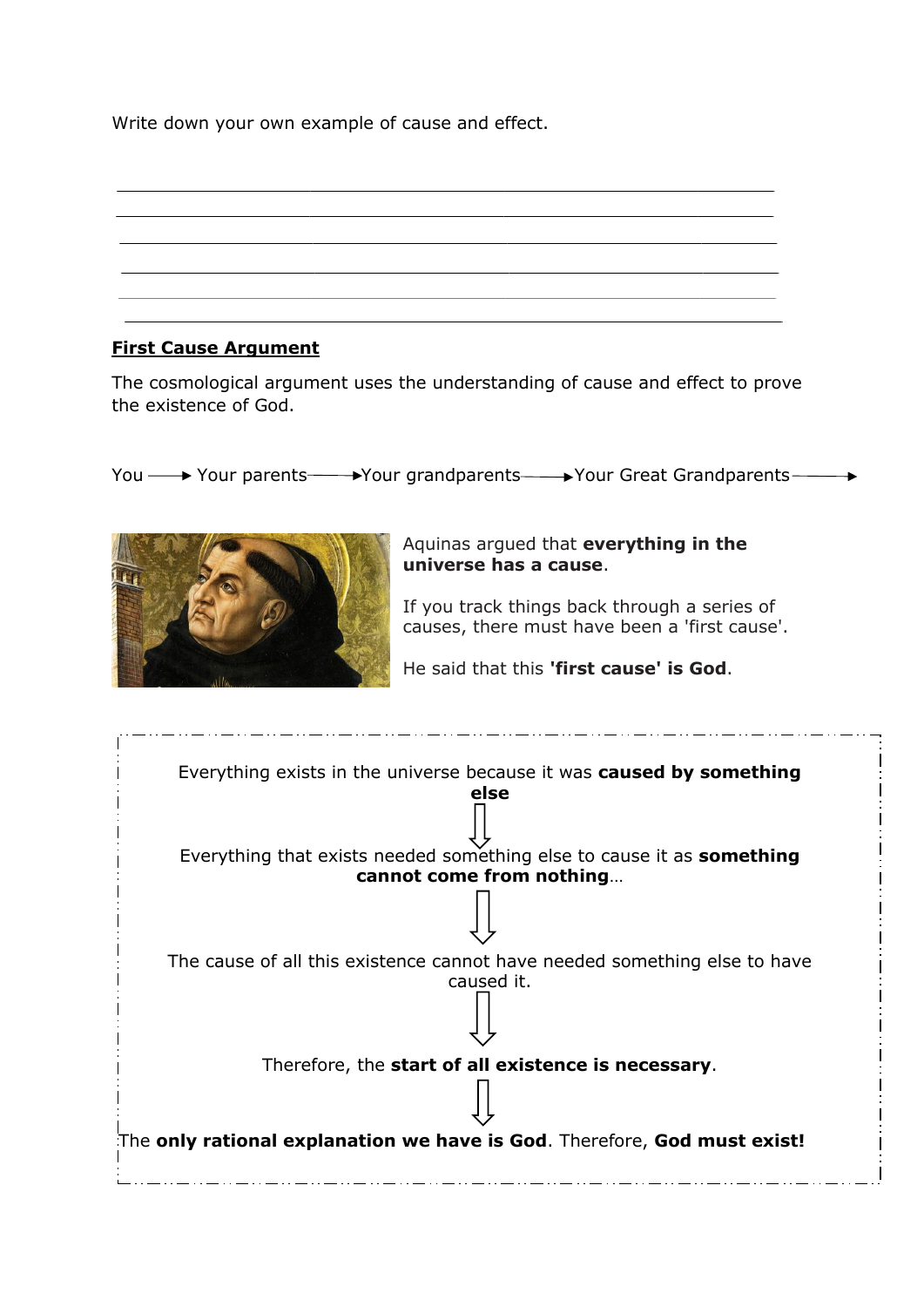# Task 3

Put the above argument into your own words where possible.

| $1.$ |  |  |  |
|------|--|--|--|
| 2.   |  |  |  |
| 3.   |  |  |  |
| 4.   |  |  |  |
| 5.   |  |  |  |

# Developing skills further: National 4

What questions does the existence of God make people think about? (try write at least three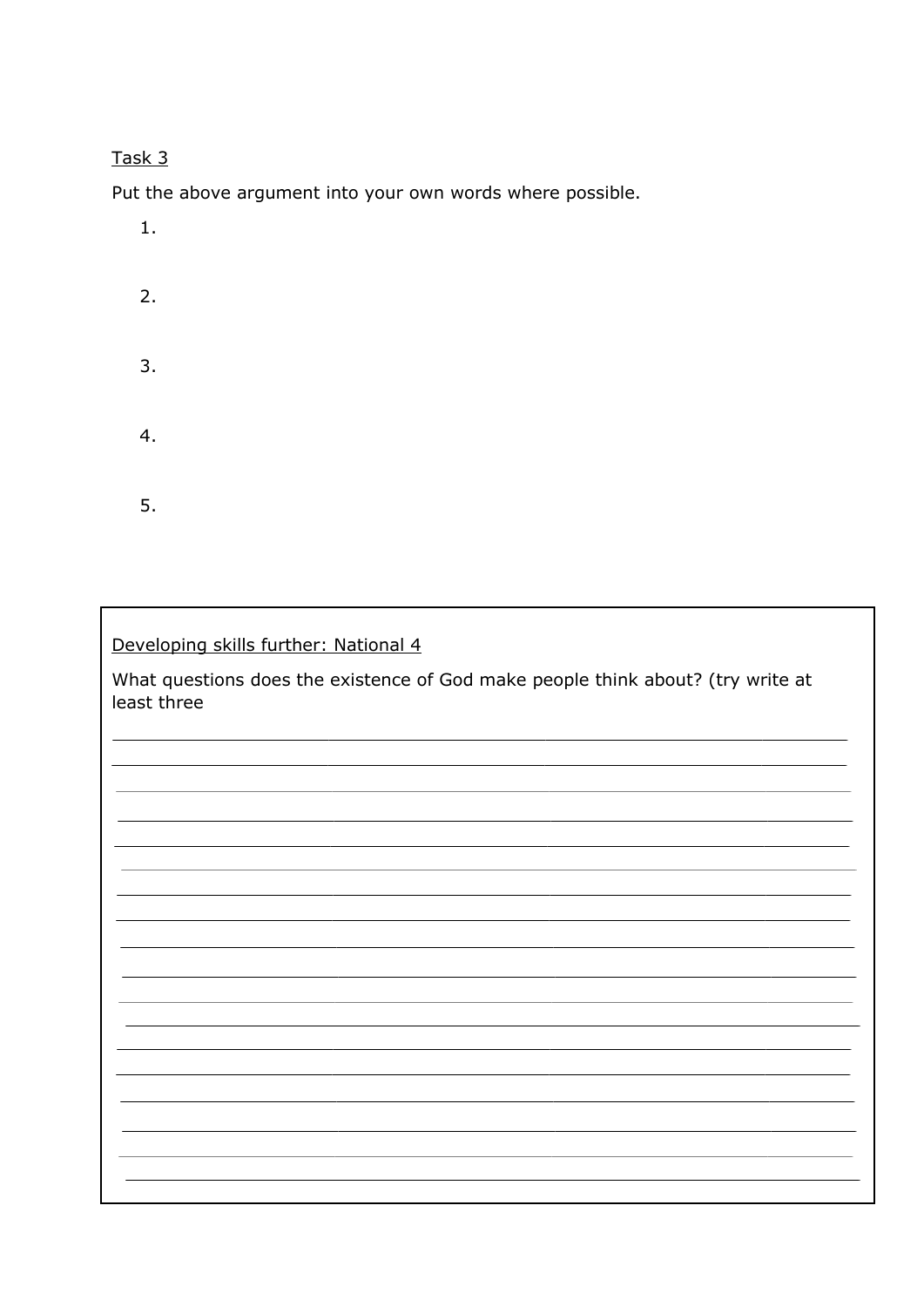# **Week beginning 25/01/2021.**

Welcome to week two of "The Existence of God" unit where you will continue to explore the cosmological argument and be introduced to the teleological argument.

### **Section 1**

Remember a describing question is asking for the who, what, when and where.

Task 1

Describing question practice!

This questioning is asking you to tell me what the argument is trying to prove and the reasons Aquinas gives.

Describe St Thomas Aquinas' cosmological argument.

# **Strengths and weakness to the argument**

St Thomas Aquinas is saying that the universe needed to have been caused by something, and the only being powerful enough to do that was God. God is the first cause.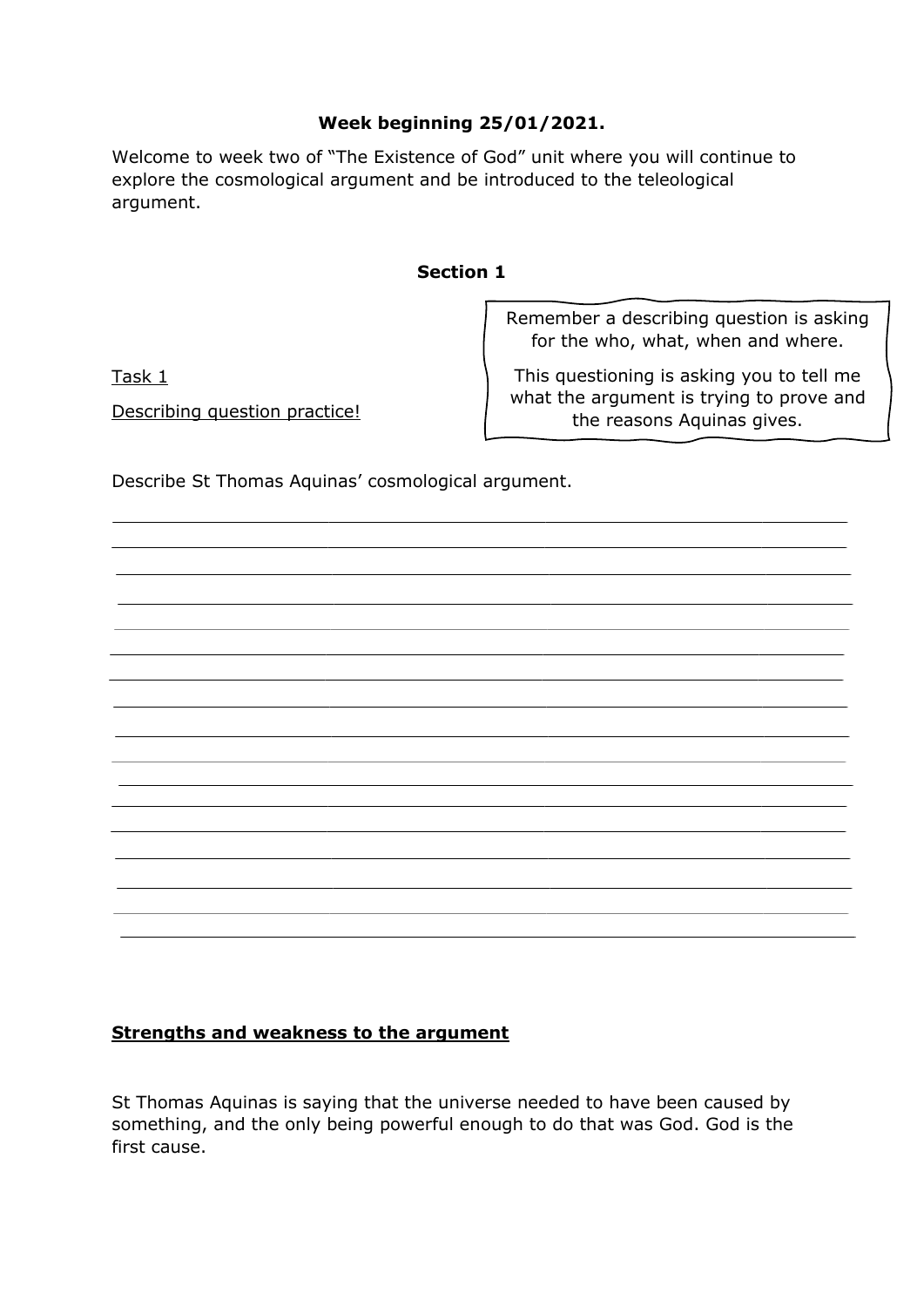You are now going to explore strengths and weaknesses to this argument.

Strength  $=$  an argument that agrees

Weakness= an argument that disagrees

### Task 2

Read the argument below and decide which is a strength or a weakness.

| Argument                                                                                                   | Strength or weakness |
|------------------------------------------------------------------------------------------------------------|----------------------|
| 1. The argument does not rely on having a prior<br>belief in God. (Do not need to have believed in<br>God) |                      |
| 2. The argument contradicts itself: everything has<br>a cause, but what caused God?                        |                      |
| 3. There are easy to understand analogies that<br>explain the argument well (dominos).                     |                      |
| 4. An example is not proof that something is true,<br>it is just a story that compares two things.         |                      |
| 5. Flaw in the argument: If God does not need a<br>cause, why does the universe?                           |                      |
| 6. It is a structured argument so easy to<br>understand.                                                   |                      |

You can check your answers at the bottom of the page.

### Task 3

Describing question practice!

Describe at least one strength of the cosmological argument.

 $1= S$  2=W 3=S 4=W 5=W 6=S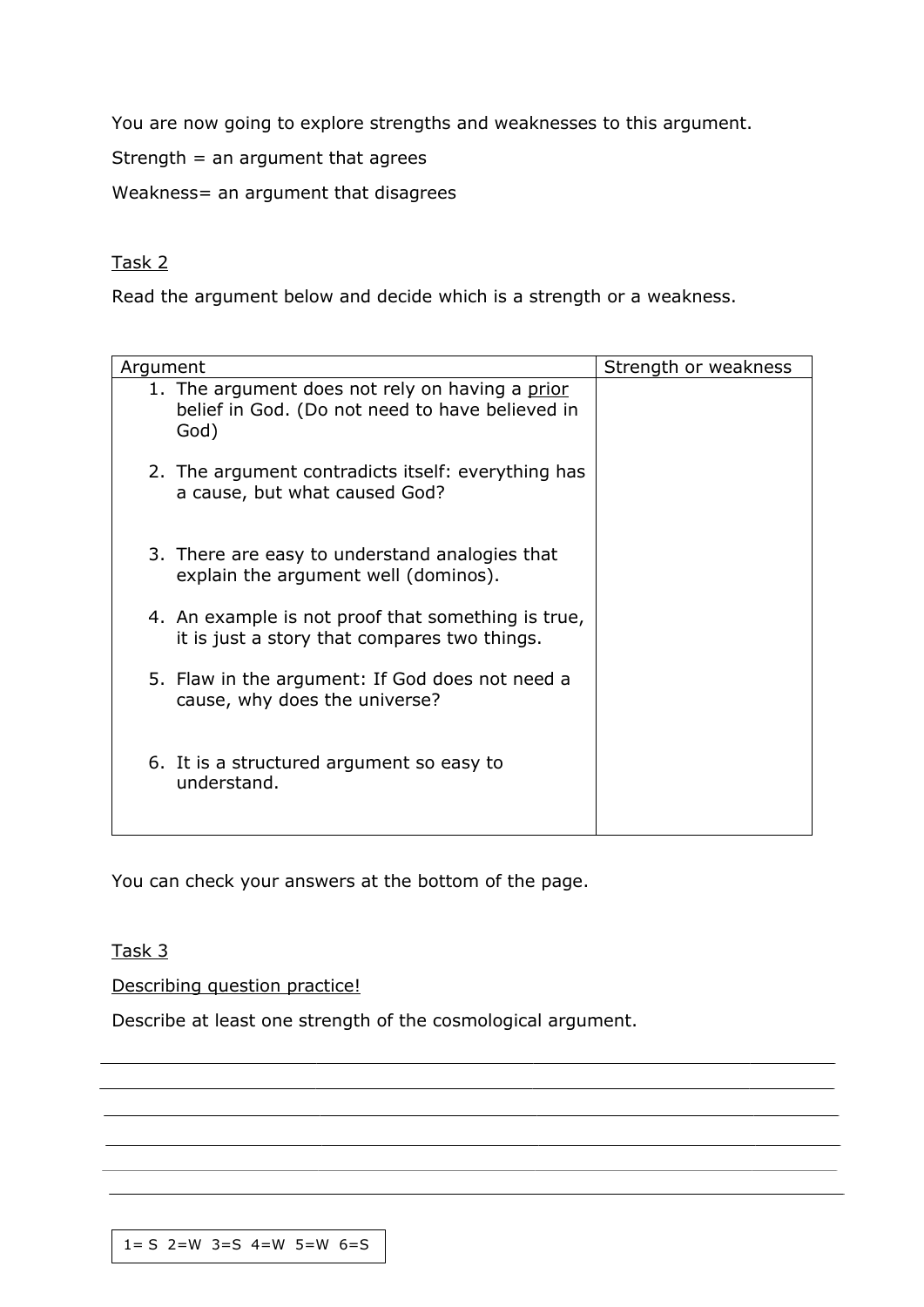Describe at least one weakness of the cosmological argument.

# **Section 2**

# **The Design argument**

Also called the Teleological argument.

- The design argument is an attempt to prove that God exists.
- It starts by noting that many things in our world have a designer.
- For example, the lightbulb was invented (designed) by Thomas Edison.

# Task 1

Look at the images below and write a short sentence to describe what this object was **designed** to do.

|                      |                      | Henry                |
|----------------------|----------------------|----------------------|
| This was designed to | This was designed to | This was designed to |

William Paley (1743 – 1805) argued that the complexity of the world suggests there is a **purpose** to it. This suggests there must be a designer, which he said is God.

To help people to understand his argument he used an analogy of a watch.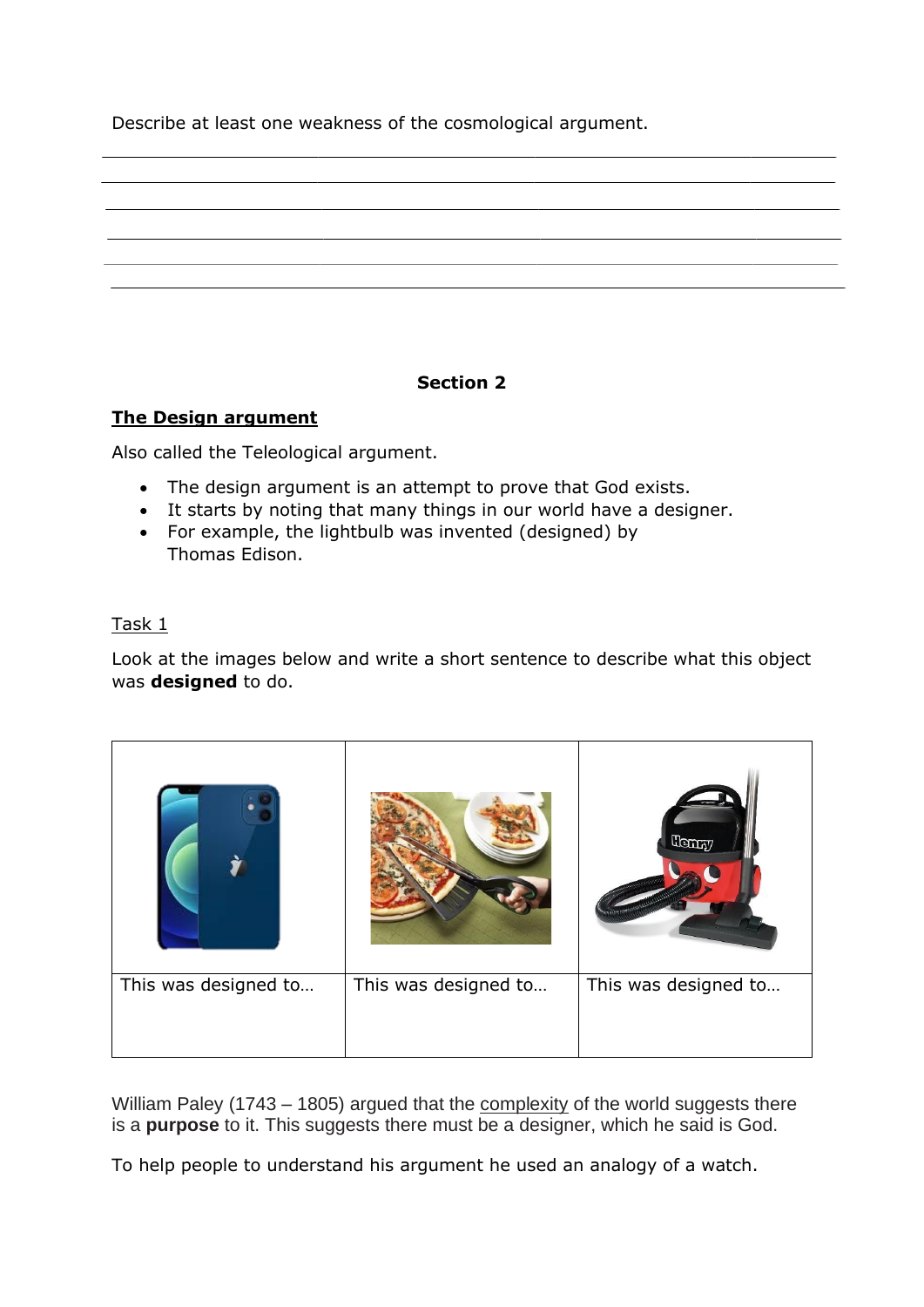An analogy is when one idea, concept, or thing is compared to something else that is significantly different from the first.

\_\_\_\_\_\_\_\_\_\_\_\_\_\_\_\_\_\_\_\_\_\_\_\_\_\_\_\_\_\_\_\_\_\_\_\_

An example of this would be the phrase "the box was as light as a feather".

The box is not a feather.

In Paley's analogy the universe is being likened to a watch.

# Task 2

Below is Paley's watch analogy, for each part draw an image to help you remember that part of it.

| $\mathbf{1}$   | Imagine you are walking through a<br>field<br>You see a stone on the ground, you<br>presume it has always been there,<br>needing no one to design it.                                                                                               |  |
|----------------|-----------------------------------------------------------------------------------------------------------------------------------------------------------------------------------------------------------------------------------------------------|--|
| $\overline{2}$ | Then you see a watch on the ground.<br>You have never seen a watch before, so<br>you pick it up and examine it. You see<br>that it is very complicated (cogs,<br>moving hands, glass, a case). You<br>would naturally wonder where it came<br>from. |  |
| 3              | You would look at the complexity of the<br>watch and decide that it could not have<br>just randomly appeared and that<br>someone must have made it.                                                                                                 |  |
| 4              | If you observed the watch for a while,<br>you would understand that it had a<br>purpose (or job) to tell the time.<br>The way the watch is designed makes it<br>perfect for its purpose.                                                            |  |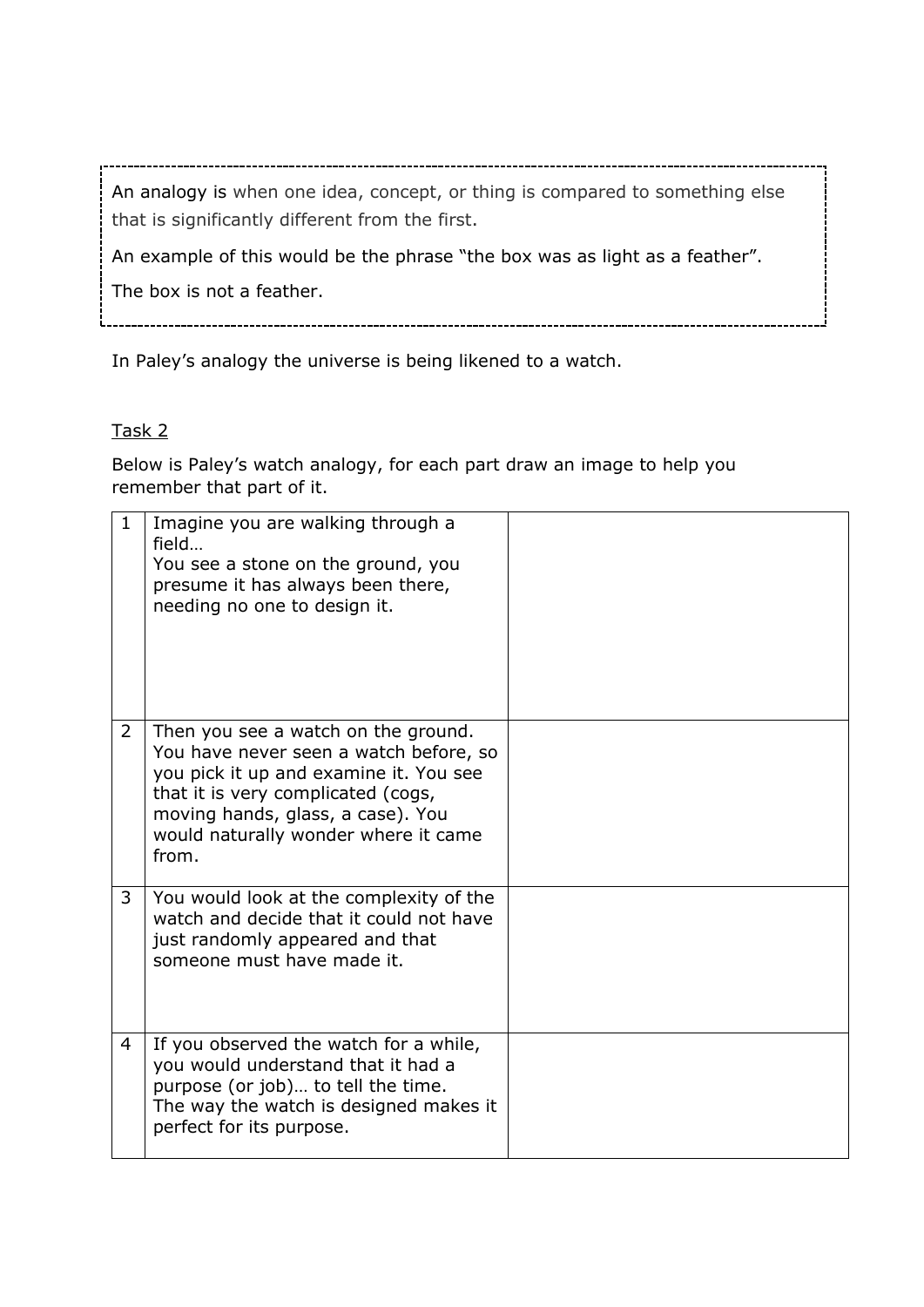| The chances of this coming about<br>randomly are so slim that it is almost<br>impossible. There must be an intelligent<br>designer that made the watch for its<br>particular purpose. |  |
|---------------------------------------------------------------------------------------------------------------------------------------------------------------------------------------|--|
|                                                                                                                                                                                       |  |

Here is his argument in full.

1.The universe is highly complicated.

2. Within the complex universe there are millions of other complicated processes (like the tides, change of seasons, circle of life, etc.).

3. It is highly unlikely that all these things work so effectively along **and together** by random chance.

4. It is more likely that something designed the universe that way.

# **5. This designer must be all knowing and powerful. That designer is God.**

# Task 3

Answer the questions below:

- 1. What is the design argument also called?
- 2. What does the design argument try to prove?
- 3. Who does Paley argue to be the designer of the universe?
- 4. What analogy does Paley use to help people understand his argument?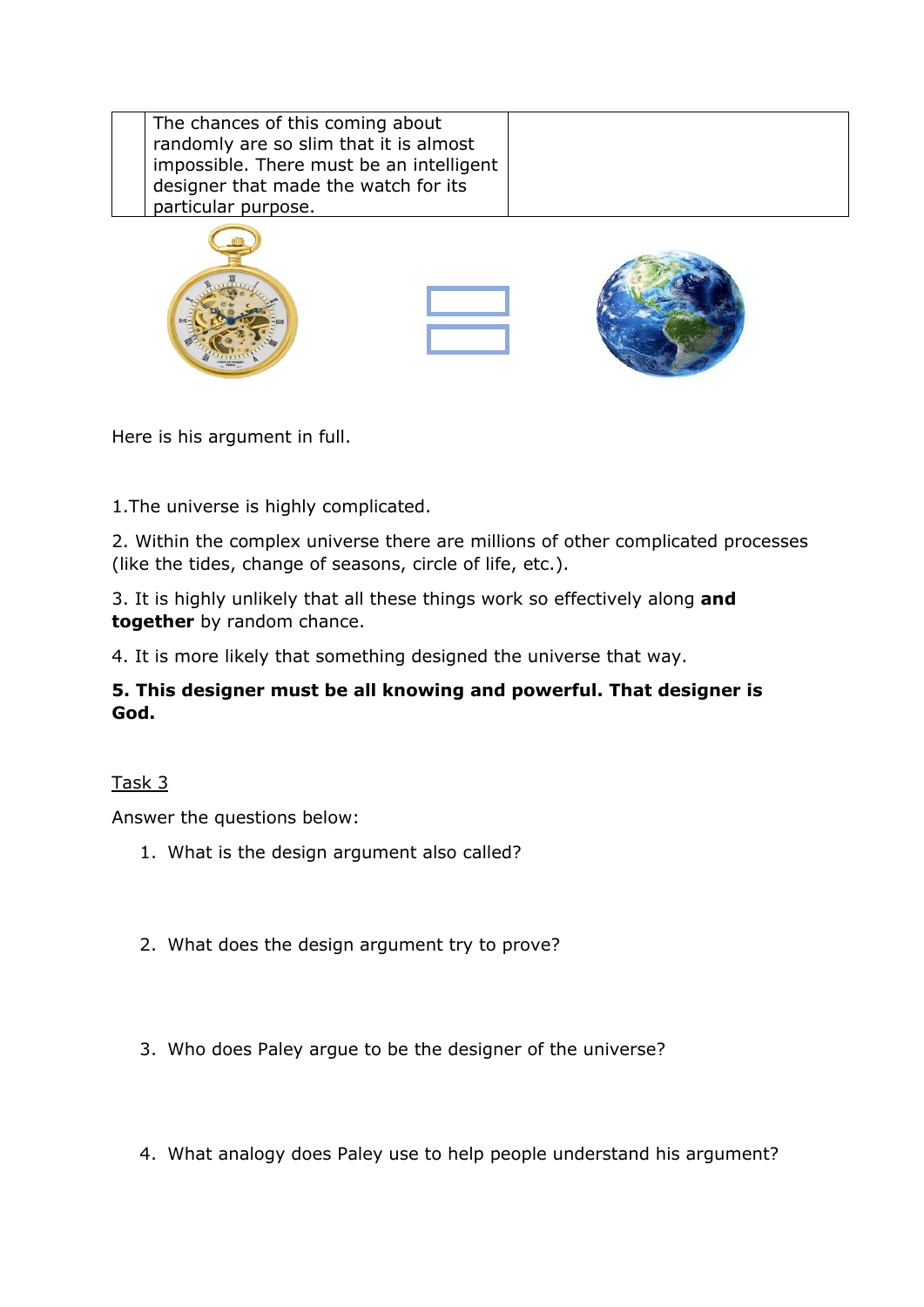### **Section 3**

### **What evidence is there for the design argument?**

### Task 1

- 1. Look at the three examples below.
- 2. Pick one that you think shows that the universe was designed.
- 3. Challenge: why does this show that the universe must have been designed?



This lizard looks a lot like the leaves!



Dandelion seeds are easily blown off by the wind.



The pupil on a cats eye allows it to see very well at night.

### Task 2

Describe question practice!

Describe William Paley's argument from design.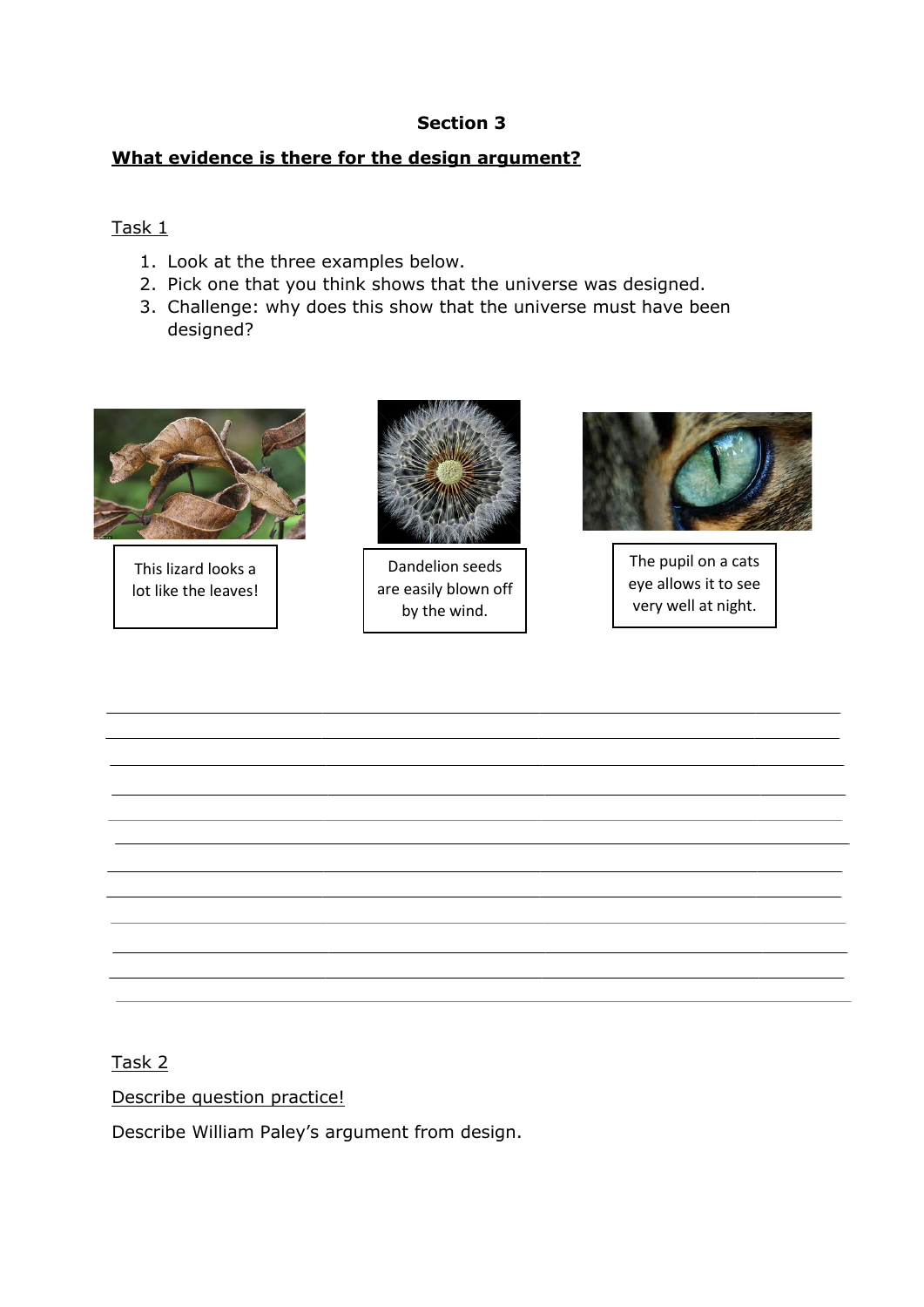|                                                                                  | ,他们也不能在这里的时候,他们的人们都不能在这里,他们的人们都不能在这里,他们的人们都不能在这里,他们的人们就是一个人的人,他们的人们就是一个人的人,他们的人们 |  |
|----------------------------------------------------------------------------------|----------------------------------------------------------------------------------|--|
|                                                                                  |                                                                                  |  |
|                                                                                  |                                                                                  |  |
|                                                                                  |                                                                                  |  |
|                                                                                  |                                                                                  |  |
|                                                                                  |                                                                                  |  |
|                                                                                  |                                                                                  |  |
|                                                                                  |                                                                                  |  |
|                                                                                  |                                                                                  |  |
| ,我们也不会有什么?""我们的人,我们也不会有什么?""我们的人,我们也不会有什么?""我们的人,我们也不会有什么?""我们的人,我们也不会有什么?""我们的人 |                                                                                  |  |
|                                                                                  |                                                                                  |  |

# **Strengths and weaknesses**

You are now going to explore strengths and weaknesses to this argument.

Strength  $=$  an argument that agrees

Weakness= an argument that disagrees

# Task 3

Read the argument below and decide which is a strength or a weakness.

| Strength or weakness<br>Argument                                                                                                                        |  |  |  |
|---------------------------------------------------------------------------------------------------------------------------------------------------------|--|--|--|
| 1. Things in the world show evidence of design for<br>a purpose e.g. eyes for seeing, wings for flying<br>etc.                                          |  |  |  |
| 2. There is no proof that the universe needs a<br>designer, maybe it has always been there                                                              |  |  |  |
| 3. Analogies used by Paley are based on<br>assumption and not fact                                                                                      |  |  |  |
| 4. Life is too awe-inspiring and beautiful to be the<br>result of chance                                                                                |  |  |  |
| 5. The Theory of Evolution could be part of God's<br>plan.                                                                                              |  |  |  |
| 6. Natural processes/the laws of physics are<br>enough to give a complete explanation so there<br>is no need to resort to the idea of a designer<br>God |  |  |  |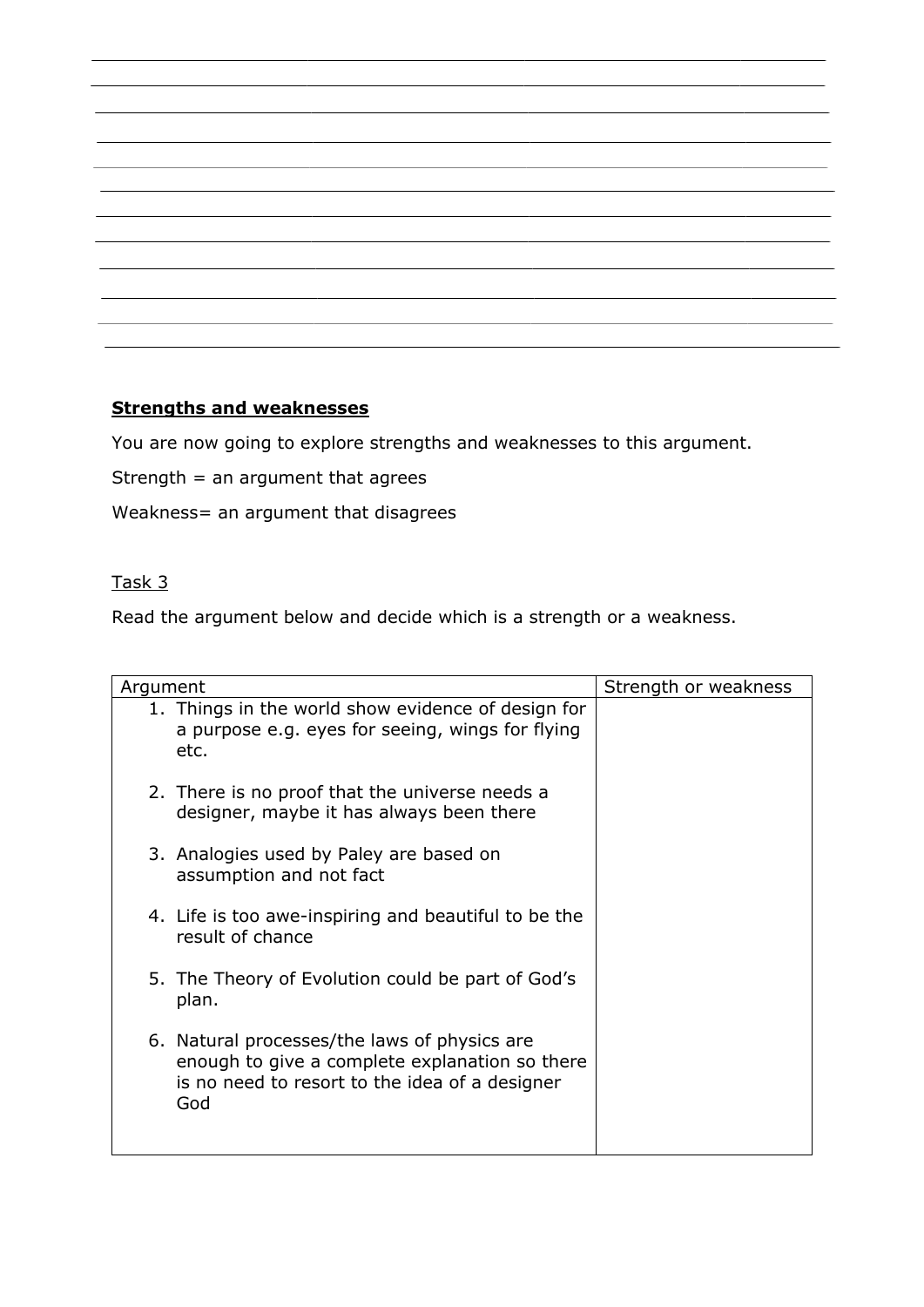You can check your answers at the bottom of this page.

Task 4

Describing question practice!

Describe at least one strength of the teleological argument.

Describe at least one weakness of the teleological argument.

#### **Section 4**

You have explored how some religious people have argued the existence of God, you will now look at non-religious arguments.

#### Charles Darwin

- **Charles Darwin was a scientist who published a theory of evolution** in 1859. His book was called *On the Origin of Species by Means of Natural Selection.*
- **In it he said that animal and plant species had changed gradually over time, or had evolved. They were not designed!**
- This caused an outcry as it went against the theory of Creation by God.

### Task 1

Look at the different birds below. Complete the table by identifying similarities and differences.

Think about their colours and their beak shape and size.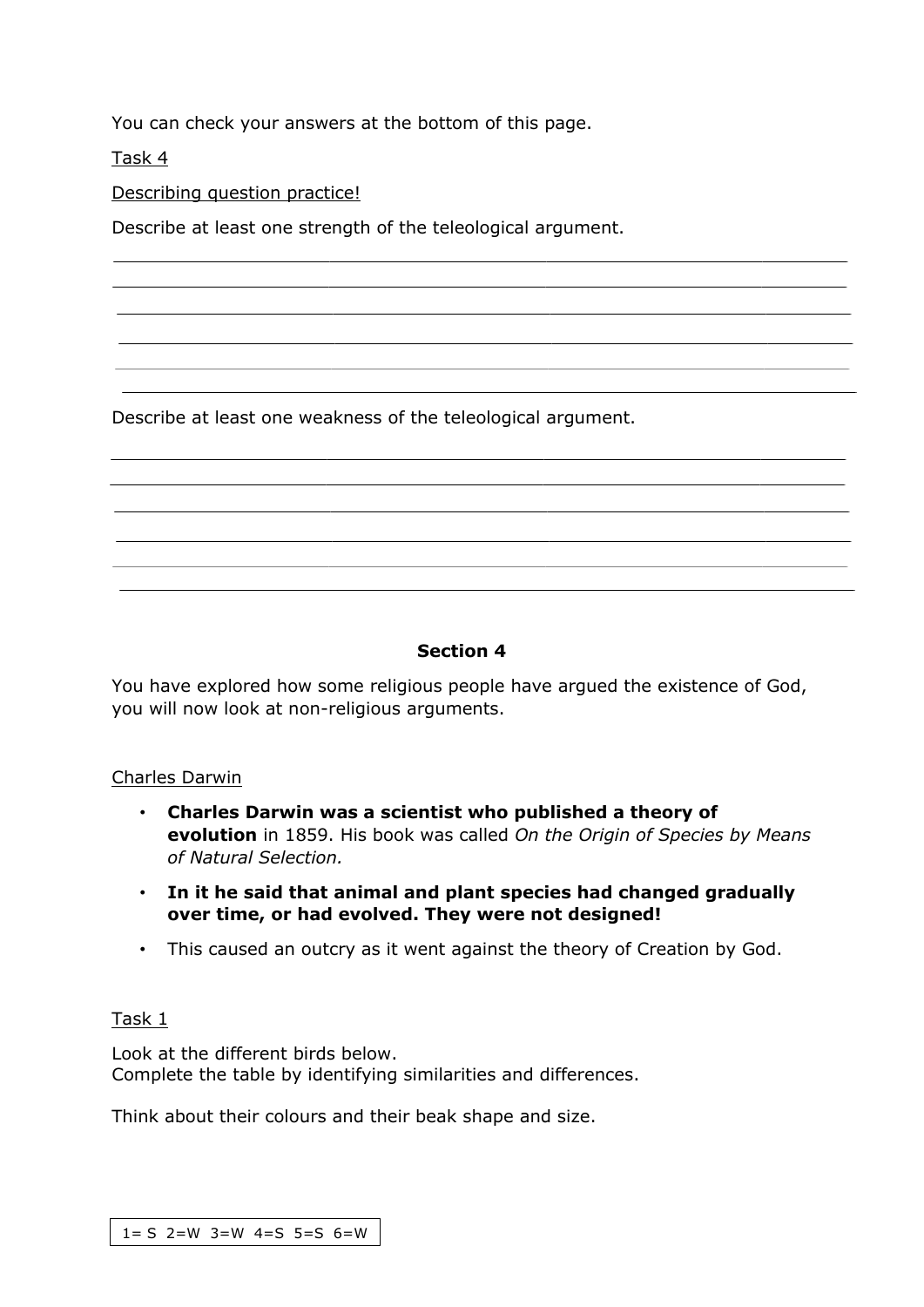

| Differences |
|-------------|
|             |
|             |
|             |
|             |
|             |
|             |
|             |
|             |
|             |
|             |
|             |
|             |
|             |
|             |

The Galápagos finches are probably one of the most well-known examples of evolution and will forever be tightly linked to Charles Darwin's voyage and his theory of natural-selection.

The above birds are all finches! Even though they have different shaped beaks.



Here we can see four of Darwin's Finches. Why do you think their beaks are different?